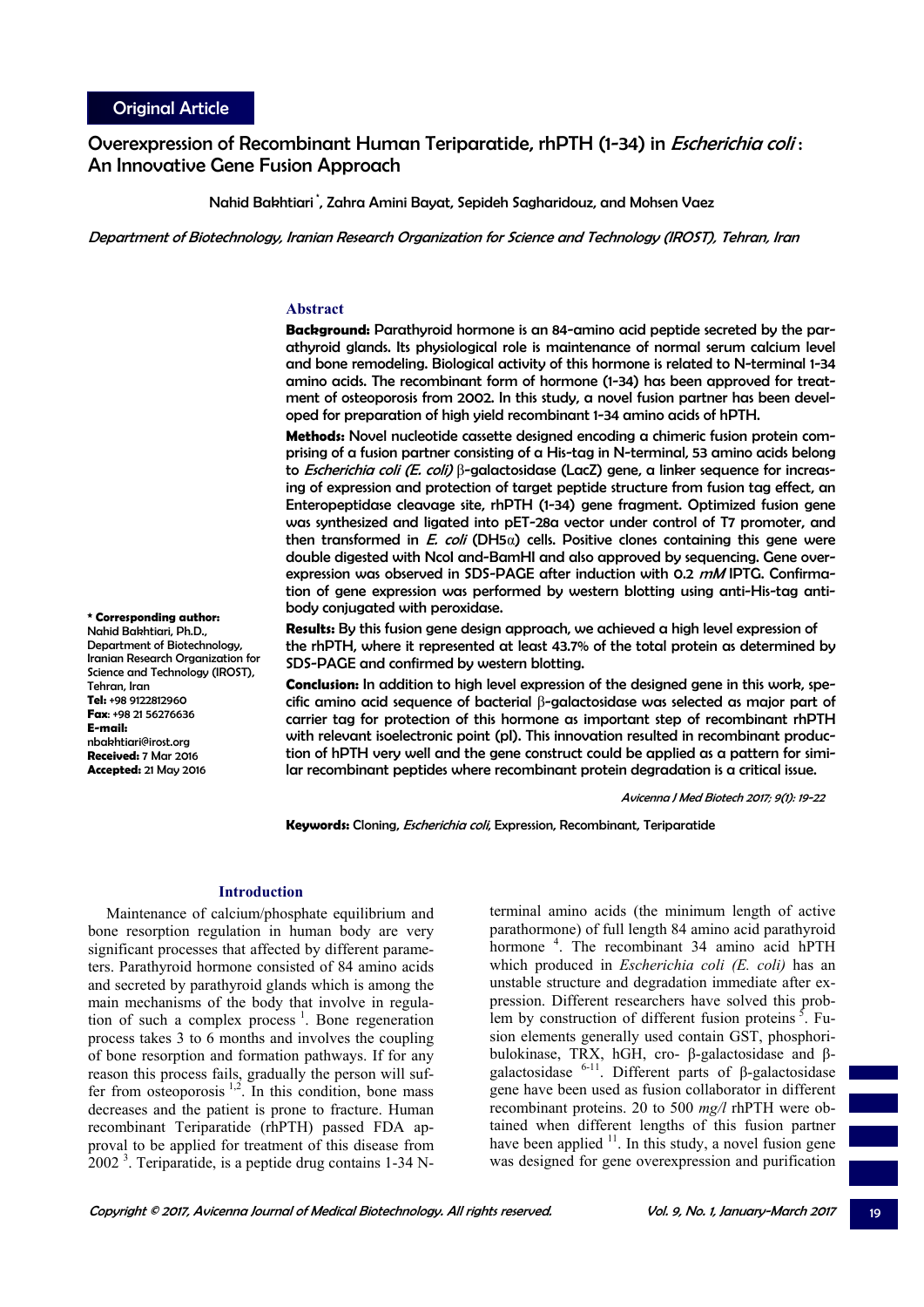

236-288 amino acids from *E. coli* K12 β- Galactosidase

Figure 1. Schematic of designed fusion hPTH (1-34).

with feasible and economical methods. For this purpose, amino acid sequence 236 to 288 of *E. coli* K12 βgalactosidase gene included beta sheets structure, was used as carrier fusion tag to protect recombinant teriparatide from degradation. A polyhistidine leader peptide was included in 5΄ end of fusion gene for primary isolation of overexpressed gene from bacterial proteins. In addition, an enteropeptidase recognition site was applied for the cutting of 34 amino acids teriparatide from its fusion partner and secondary purification with cation exchange chromatography. High level expression of the designed fusion gene, at least 43.7% of total protein of *E. coli*, was obtained in this research project.

#### **Materials and Methods**

#### *Strains, media and culture conditions*

*E. coli* DH5α strain (F- 80dlacZ M15 (lacZYAargF) U169 recA1 endA1hsdR17 (rk-, mk+) phoAsup E44 -thi-1 gyrA96 relA1) was used as cloning host and plasmid amplification. *E. coli* BL21 (DE3) (F- ompT gal dcm lon hsdSB (rB- mB-) λ (DE3 [lacI lacUV5-T7 gene 1 ind1 sam7 nin5])) (Studier, 1986) was employed for expression of desired fusion protein. Luria-Bertani (LB) (Liofilchem) with 50 *μg/ml* Kanamycin (Duchefa Biochemie) was used for bacteria growth at 37*<sup>o</sup> C* and 200 *rpm*.

# *Design and construction of expression vector harboring rhPTH (1-34) fusion gene*

A fusion ORF of rhPTH consisting 359 *bp* was designed including NcoI-BamHI as restricted frame containing his tag, 159 *bp* sequence of bacterial β-galactosidase along with expression booster linkers, enteropeptidase cleavage site and the sequences encoded for rhPTH (1-34). The designed gene was synthesized by Generay Biotech Co. (Shanghai, China) and digested with NcoI and BamHI (Thermo Scientific) in  $37^{\circ}$ C for 1 *hr* and purified with spine column DNA gel extraction kit (Bio Basic) after gel electrophoresis. pET-28a plasmid was double digested with same restriction enzymes and gene insertion and ligation were done using fast DNA ligation kit (Bio Basic). Competent *E. coli* (DH5 $α$ ) cells were transformed with recombinant cloning vector containing the fusion ORF. Recombinant plasmids recognized with double digestion and DNA sequencing. Schematic figure of fusion hPTH (1-34) has been shown in figure 1.

## *Expression of fusion rhPTH (1-34) protein in E. coli BL21 (DE3)*

Transformed *E. coli* BL21 (DE3) with recombinant vector were grown overnight in LB medium containing 50  $\mu$ g/ml Kanamycin at 37<sup>o</sup>C with shaking rate of 200 *rpm* until log phase of grown with addition of 0/2 *mM* IPTG (Fermentas) to induce the production of rhPTH at 28*<sup>o</sup> C* and the outcomes were monitored in 16 *hr*. The Recombinant protein expression was evaluated in 12.5% SDS-PAGE gel. Voltage used for stacking gel was 80 *V* and resolving gel was run at 120 *V*. Coomassie blue (Merck) staining method was applied to observe protein bands.

## *Western blotting assay of fusion hPTH (1-34)*

Expressed proteins were transferred to 0/2 *μm* pore size nitrocellulose membrane (Sigma-aldrich) at 100 *mA* for 3 *hr* and detected with Horseradish Peroxidase conjugated anti His-tag antibody (Sigma-aldrich) and visualized by DAB (BIO BASIC) staining method.

# *Protein yield and rhPTH fusion protein expression level*  Concentration of expressed fusion protein by bacteria was calculated with AlphaEase FC software.

#### **Results**

# *Design and construction of expression vector harboring rhPTH (1-34) fusion gene*

Specific β-sheet structure of bacterial β-galactosidase including amino acid 236-288 was selected as major part of carrier tag for protection of rhPTH (1-34) against degradation. The pI of 5.18 of designed fusion partner compared to 8.29 of rhPTH (1-34) was in ac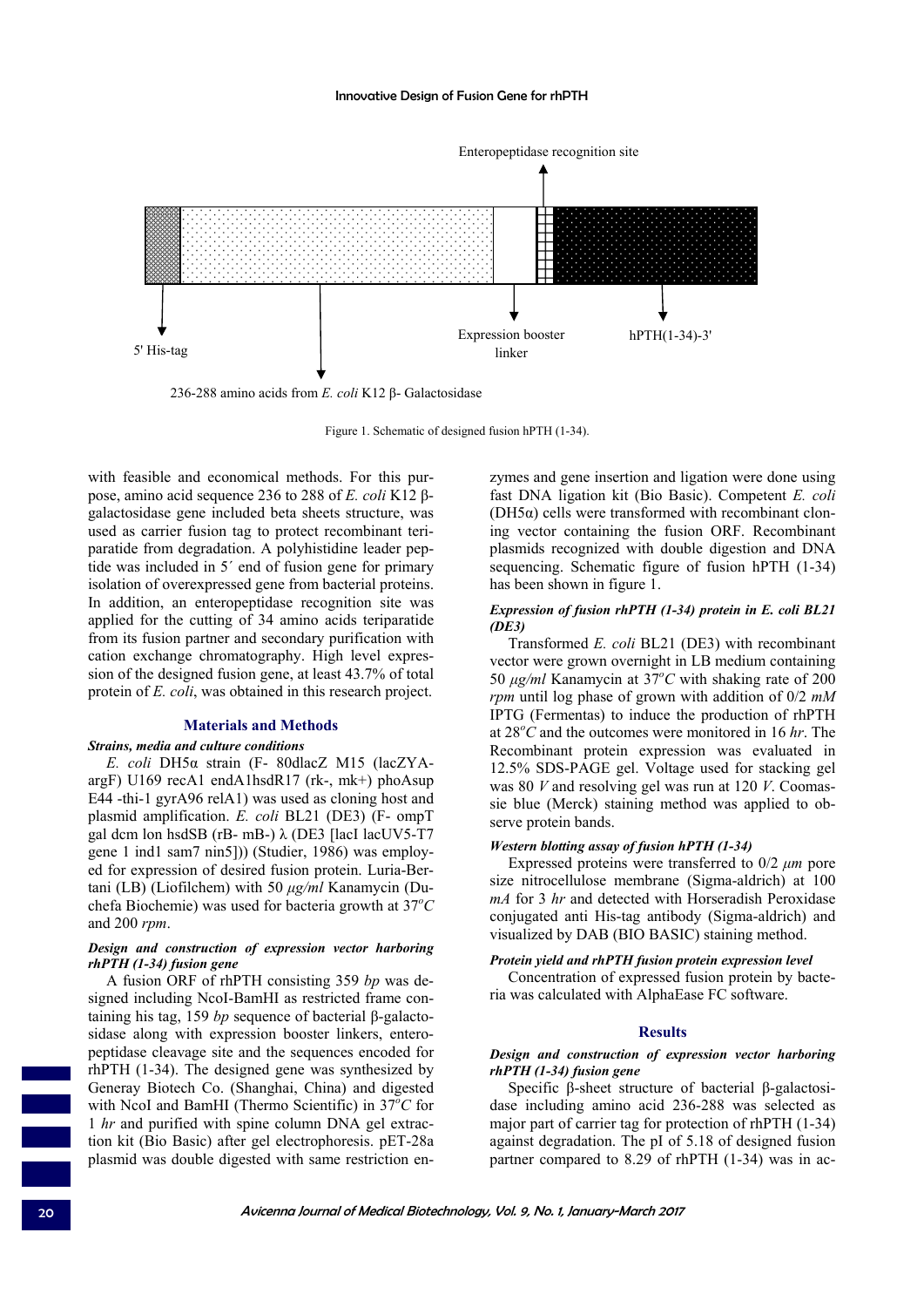cordance with our goal for high yield separation of recombinant teriparatide hormone from its fusion sections using ion exchange chromatography method. The synthesized rhPTH (1-34) fusion gene was digested with NcoI and BamHI and ligated with pET-28a digested with same restriction enzymes. Recombinant plasmids were recognized with double digestion (Figure 2). Verification of inserted gene in pET-28a was performed by sequencing for rhPTH (1-34) fusion gene.

# *Expression of fusion rhPTH (1-34) protein in E. coli BL21 (DE3)*

Suitable expression of desired protein is the first step in recombinant protein production. Expressed fusion protein, rhPTH, was observed in location of 18.4 *kDa* band of marker in SDS-PAGE gel (Figure 3), and the calculations of pI/Mw by expasy showed the molecular weight of 12.8 *kDa*. Such differences already been reported in other studies and explained due to compact and negatively charged of fusion rhPTH protein. This structure prevents sufficient SDS binding



Figure 2. Double digestion of recombinant plasmid with Nco1 and BamH1. Lane 1 undigested pET 28a. Lane 2 DNA ladder (Thermo scientific). 3, 4, 5 double digested pET 28a. Designed fusion rhPTH (1-34) is observed between 500 and 250 *bp* ladder bonds.



Figure 3. Analysis of expression pattern of rhPTH (1-34) fusion protein with SDS-PAGE. Lane 1 protein ladder (Thermo scientific). Lane 2 Un-induced BL21 (DE3). Lane 4 one hour after induction with IPTG (0.2 *mM*). Lane 6 four hours after induction. Lane 8 sixteen hours after induction. Over expressed fusion rhPTH (1-34) bonds have specified with rows.



Figure 4. calculation of expression yield of Teriparatide fusion gene with AlphaEase FC software.



Figure 5. Analysis of over expressed recombinant fusion rhPTH (1- 34) with western blotting. Lane 1 marked off protein ladder bonds with pen. Lane 2 Multicolor protein ladder (Thermo scientific). Lane 3, 4 over expressed recombinant fusion rhPTH (1-34) revealed with monoclonal anti-polyhistidine peroxidase conjugate.

leading to lower charge to mass ratio and mobility in SDS-PAGE gel<sup>12</sup>. Fusion protein was also shown to be stably expressed in *E. coli* BL21 (DE3) for up to 16 *hr* after induction at 28°C. The expression quantity of rhPTH (1-34) was at least 43.7% of total protein of *E. coli* BL21 (DE3) calculated with AlphaEase FC software (Figure 4)

# *Western blotting assay of hPTH fusion protein*

The fusion rhPTH protein bands on SDS-PAGE gel were confirmed with western blotting using nitrocellulose membrane and anti his-tag antibody (Figure 5). The molecular weight of fusion protein was reconfirmed at 18 *kDa* band.

### **Discussion**

Different fusion genes constructs have been already designed for rhPTH production in *E. coli*. In these studies, fusion partners including hGH, GST, phosphoribulokinase, cro- β-galactosidase, TRX and β-galactosidase have been used  $6-11$ . For fusion partner cleavage chemical substances such as diluted HCl and cyanogen bromide as well as different proteases as TEV protase, Kex2, Thrombin, Prolyl Endopeptidase (PE) and enterokinase are applied. Various methods have been designed for rhPTH extraction and purification from *E. coli*. However, there have been several diffi